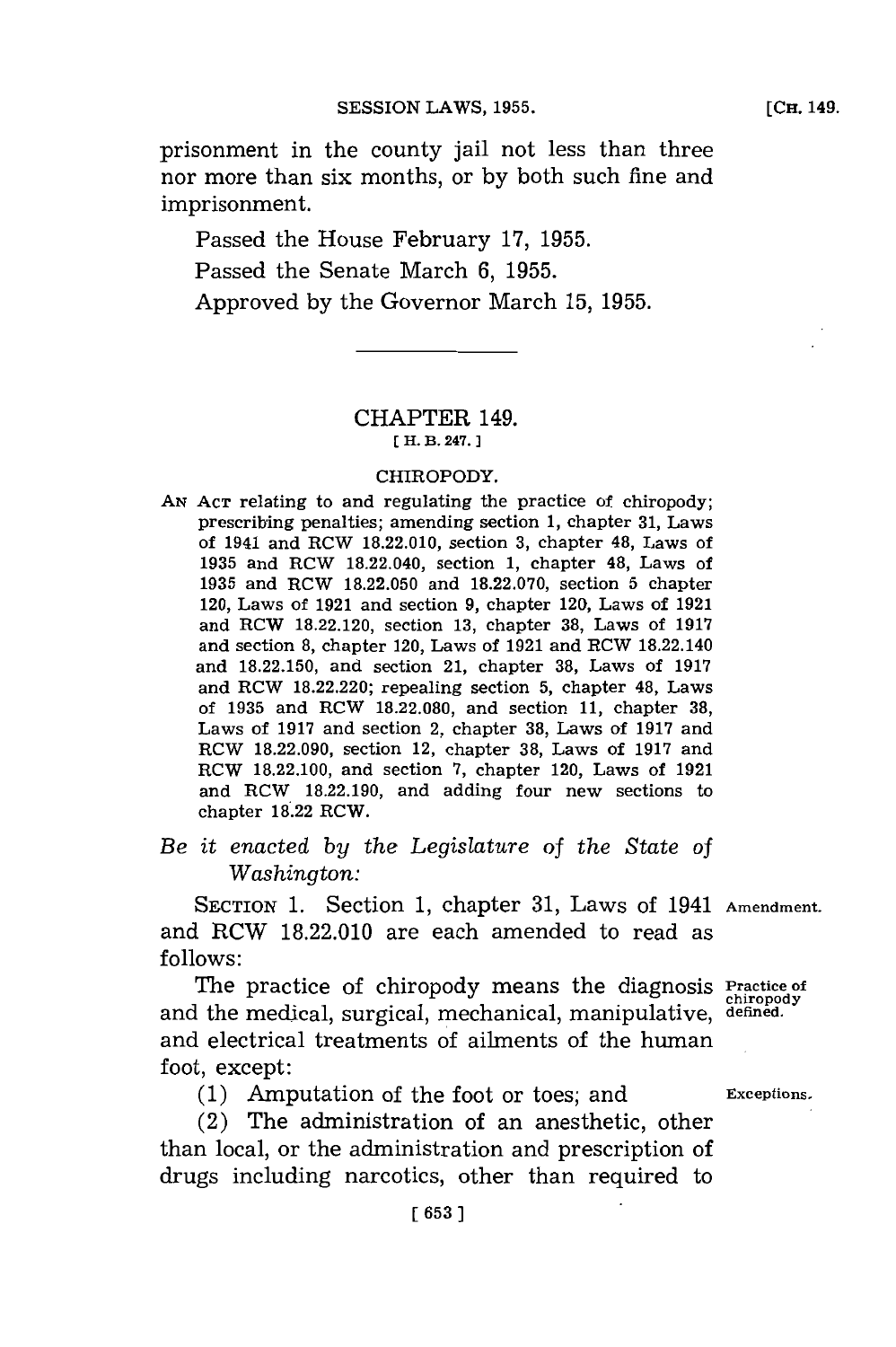CH. **49.jSESSION** LAWS, **1955.**

perform the services authorized for the treatment of the feet; and

**(3)** Treatment of systemic conditions or the results and complications thereof.

**Amendment. SEC.** 2. Section **3,** chapter 48, Laws of **1935** and RCW 18.22.040 are each amended to read as follows: **Eligibility** Before any person shall be permitted to take an **requirements.** examination for the issuance of a chiropody license, he shall furnish the director of licenses with satisfactory proof that:

**(1)** He is twenty-one years of age or over;

(2) He is of good moral character;

**(3)** And he has received a diploma or certificate of graduation from a legally incorporated, regularly 'established and recognized school of chiropody having as a minimum requirement not less than four thousand one hundred sixty scholastic hours given over a period of four years with personal attendance.

"Recognized" means official recognition **by.** the Council of Education of the National Association of Chiropodists: *Provided,* That each applicant, prior to the beginning of his course in chiropody or registration or matriculation in a recognized school of chiropody, must have as a minimum requirement, a four years' course in a high school or its equivalent and the successful completion of a two years' residence course of work of college grade leading toward the degree of bachelor of science.

**Amendment. SEC. 3.** Section **1,** chapter 48, Laws of **1935** and section **8,** chapter **38,** Laws of **1917,** (heretofore divided, combined, and codified as RCW **18.22.050** and **18.22.070)** are amended to read as set forth in sections 4 and **5** of this act.

**Eucational SEC.** 4. (RCW **18.22.050)** Applicants for a certificate to practice chiropody shall file satisfactory evidence of having pursued in any recognized legally chartered school of chiropody, a course of instruction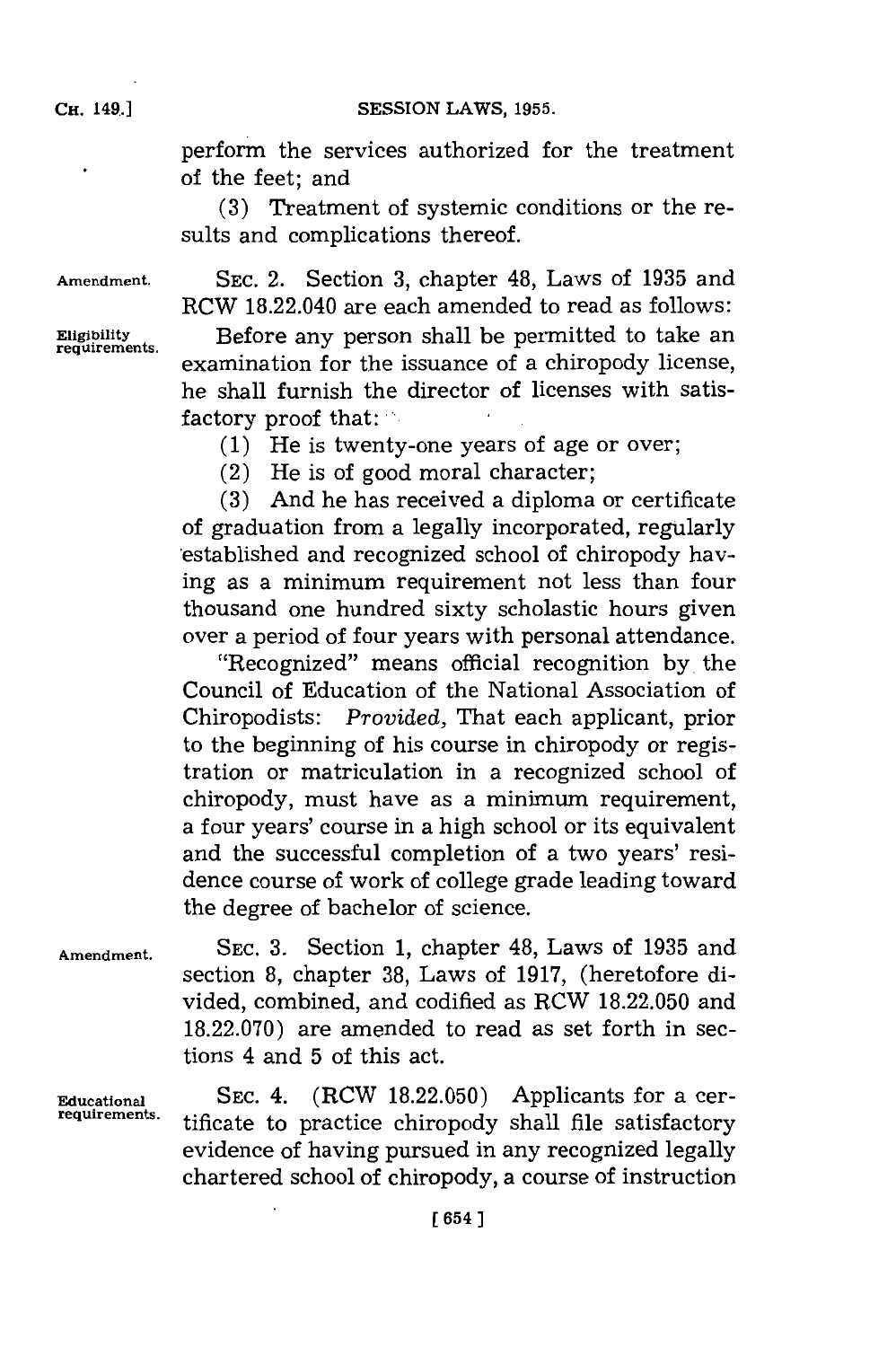covering a total of at least four thousand one hundred sixty scholastic hours, including the following subjects: Anatomy, histology, physiology, pathology, bacteriology, pharmacy, materia medica, chemistry, dermatology, neurology, chiropodal medicine, preventive chiropodal medicine, surgery, chiropody, foot orthopedica, shoe therapy, physio-therapy, roentgenology, hygiene and sanitation, ethics.

**SEC. 5.** (RCW **18.22.070)** Examinations shall be **Examination.** conducted **by** an examining committee and shall be written and clinical. **A** minimum of ten questions on each subject shall be given. The examination shall embrace the subjects of: Surgery, dermatology, anatomy, physiology, chemistry, bacteriology, pathology, clinical chiropody, and ten questions on diagnosis, chiropodical medicine, materia medica, and therapeutics as one subject.

The minimum requirement for licensing of applicants under this chapter shall be based upon a general average of seventy-five percent of all the subjects involved, taken collectively, and not less than sixty percent in any one subject.

**SEC. 6.** Section **5,** chapter 120, Laws of **1921** and **Amendment.** section **9,** chapter 120, Laws of **1921,** (heretofore combined and codified as RCW **18.22.120)** are amended to read as follows:

(ROW **18.22.120)** Every person practicing chi- **Renewal of** ropody must renew his license each year and pay a renewal fee of five dollars.

Any chiropody license that has been allowed to lapse may be renewed **by** presentation of a new character certificate as required for examination, together with the payment of the annual license fee.

**SEC. 7.** Section **13,** chapter **38,** Laws of **1917** and **Amendment.** section **8,** chapter 120, Laws of **1921,** (heretofore divided, combined, and codified as ROW 18.22.140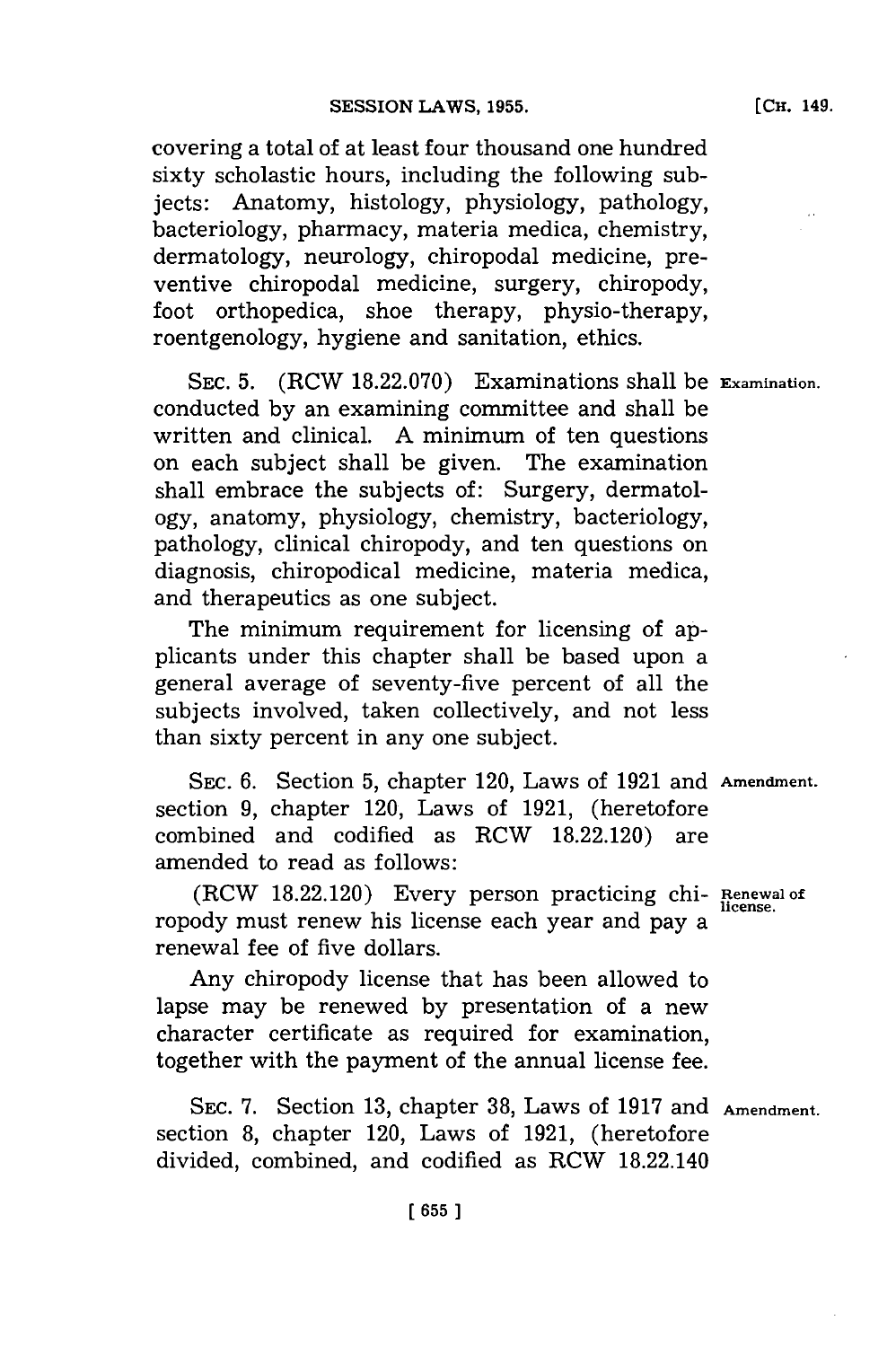CH. **49.]SESSION** LAWS, **1955.**

and **18.22.150)** are amended to read as set forth in sections **8** and **9** of this act.

**Unprofessional SEC. 8.** (RCW 18.22.140) It shall be unlawful for **conduct.** any person holding a license to practice chiropody, to:

> **(1)** Practice chiropody under any name, except his own, which shall be that used in his license issued **by** the director; or

> (2) Conduct an office for the practice of chiropody in his name or use his name in connection with any office for the practice of chiropody, unless he is personally present therein operating as a chiropodist or personally overseeing the operations performed in any office during most of the time that that office is being operated; or

> **(3)** Offer the rendition of chiropodical services at a stipulated price or at any variation of such price or as being free; or

> (4) Employ a solicitor or solicitors to obtain business; or

> **(5)** Hold out to treat successfully or cure all ailments of the foot or leg or any which are manifestly incurable; or

> **(6)** Advertise in newspapers, periodicals, or in bold face type or in any printed matter or **by** the use of any form of display sign or **by** means of hand bills, posters, circulars, stereoptican slide, motion pictures, radio, television or any printed publication or medium: *Provided, however,* That he may be listed in any directory in a manner uniform as to type, size and color with others listed therein, may display a dignified sign at the entrance to his office or on the windows thereof, containing not more than his name, degree, the designation chiropodist and treatment of the foot, and may use dignified business cards containing his name, title, degree, office and residence address and telephone numbers and his office hours; or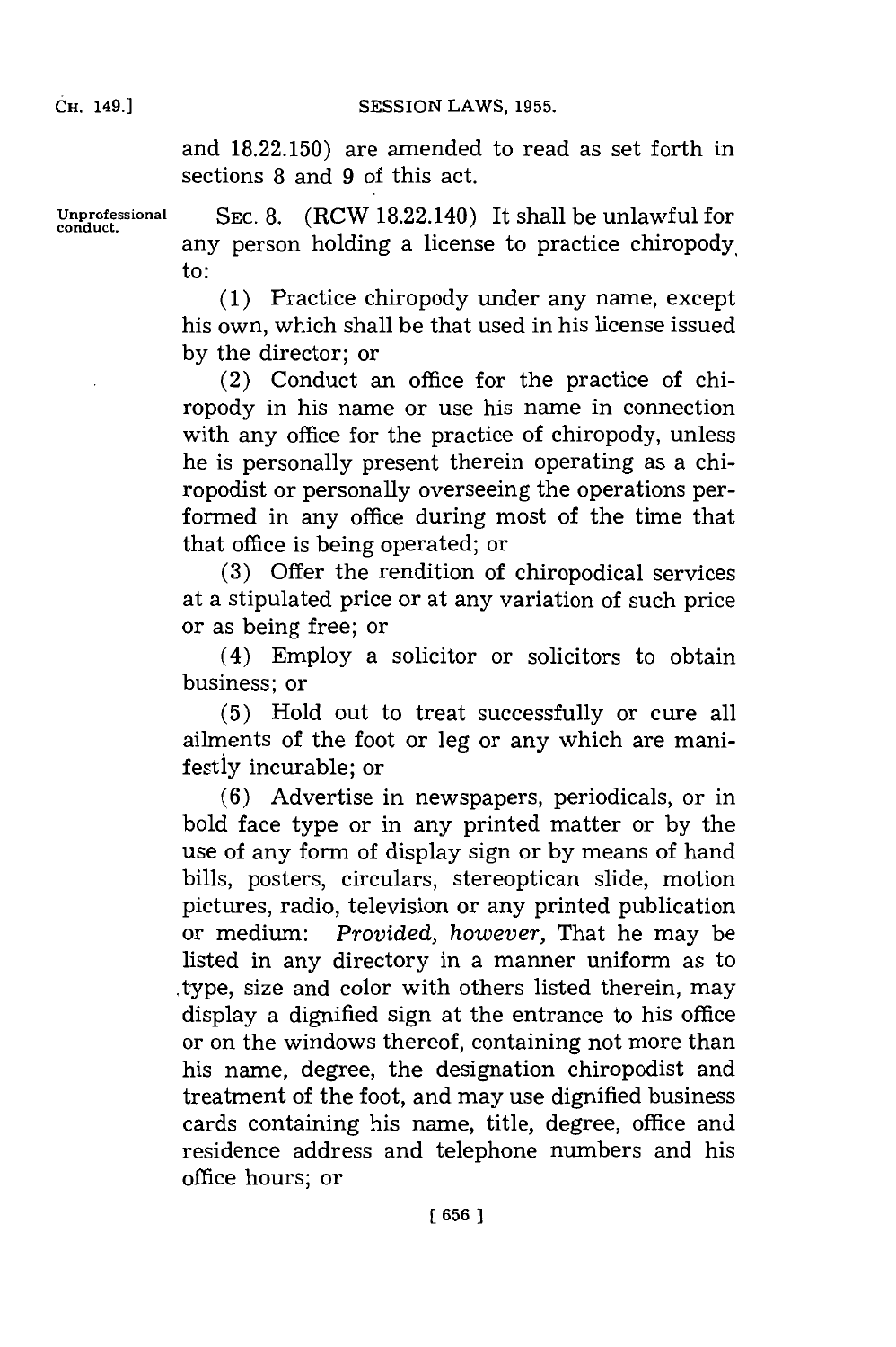**(7)** Obtain any fee **by** fraud or misrepresentation; or

**(8)** Wilfully betray professional secrets; or

**(9)** Directly or indirectly employ any person unlicensed as a chiropodist to perform operations of any kind, except dressing following an operation; or

**(10)** Adopt any means tending to deceive the public or to be habitually intemperate or grossly immoral, or to commit any offense involving moral turpitude, in which case the record of conviction thereof shall be conclusive evidence; or

**(11)** Obtain **by** fraud or deceit a license to practice chiropody; or

(12) Use or prescribe for use narcotics in any other way than for therapeutic purposes; or

**(13)** Offer, undertake or agree to cure any disease or pathological condition of the foot **by** a secret method, procedure, treatment, or medicine, or to treat, operate, or prescribe for any such condition **by** a method, means or procedure which the license holder refuses to divulge upon demand of the director of licenses; or

(14) Be guilty of unprofessional conduct as defined in any other act relating to the practice of chiropody.

Any violation of the provisions of this section **Penalties.** shall constitute improper, unprofessional and dishonorable conduct; it shall also constitute grounds for injunction proceedings to prevent a continuance of the same, and in addition shall constitute a gross misdemeanor.

SEC. 9. (RCW 18.22.150) Upon proof that the **Enacted**<br>day of a chimanody license: **without** holder of a chiropody license: **amendment.**

**(1)** Has been convicted of the violation of any of the provisions of this chapter or of any crime involving moral turpitude; or

(2) Procured his license **by** fraud or deceit either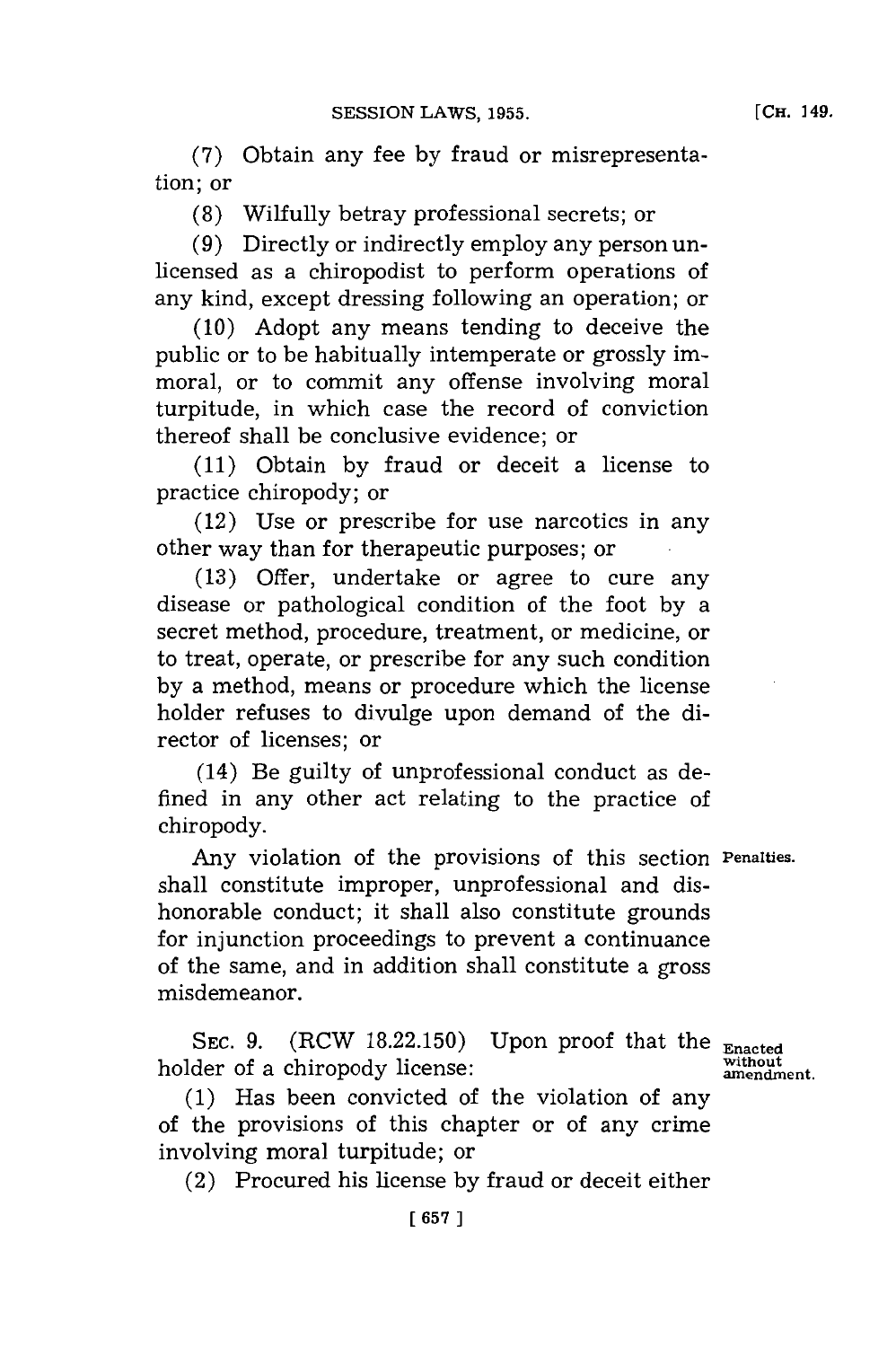**CH.** 149.1

**SESSION LAWS, 1955.** 

in the presentation of any false statement as to his qualifications or in his examination; or

**(3)** Is guilty of unprofessional conduct or inefficiency in the practice of his profession; the director may revoke his license or suspend it for a period not to exceed six months.

**SEC. 10.** Section 21, chapter **38,** Laws of **1917** and RCW **18.22.220** are each amended to read as follows:

**Penalty for Every person violating, or failing to comply with, chapter**. **the provisions of this chapter shall be guilty of a** gross misdemeanor.

**New section.** SEc. **11.** There is added to chapter **18.22** RCW, a new section to read as follows:

Prescriptions. Chiropodists may issue prescriptions valid at any pharmacy for any drug necessary in the practice of chiropody.

**New section. SEC.** 12. There is added to chapter **18.22** RCW, a new section to read as follows:

**Excepted** The following practices, acts and operations are excepted from the operation of the provisions of this chapter:

> **(1)** The practice of chiropody in the discharge of official duties **by** chiropodists in the United States armed forces, public health service, Veterans Bureau or Bureau of Indian Affairs;

> (2) Recognized schools of chiropody or colleges of chiropody, and the practice of chiropody **by** students in such recognized schools or colleges, when acting under the direction and supervision of registered and licensed chiropodists acting as instructors;

> **(3)** The practice of chiropody **by** licensed chiropodists of other states or countries while appearing as clinicians at meetings of the Washington State Chiropody Association or component parts thereof, or at meetings sanctioned **by** them;

> (4) The use of roentgen and other rays for making radiograms or similar records of the feet or